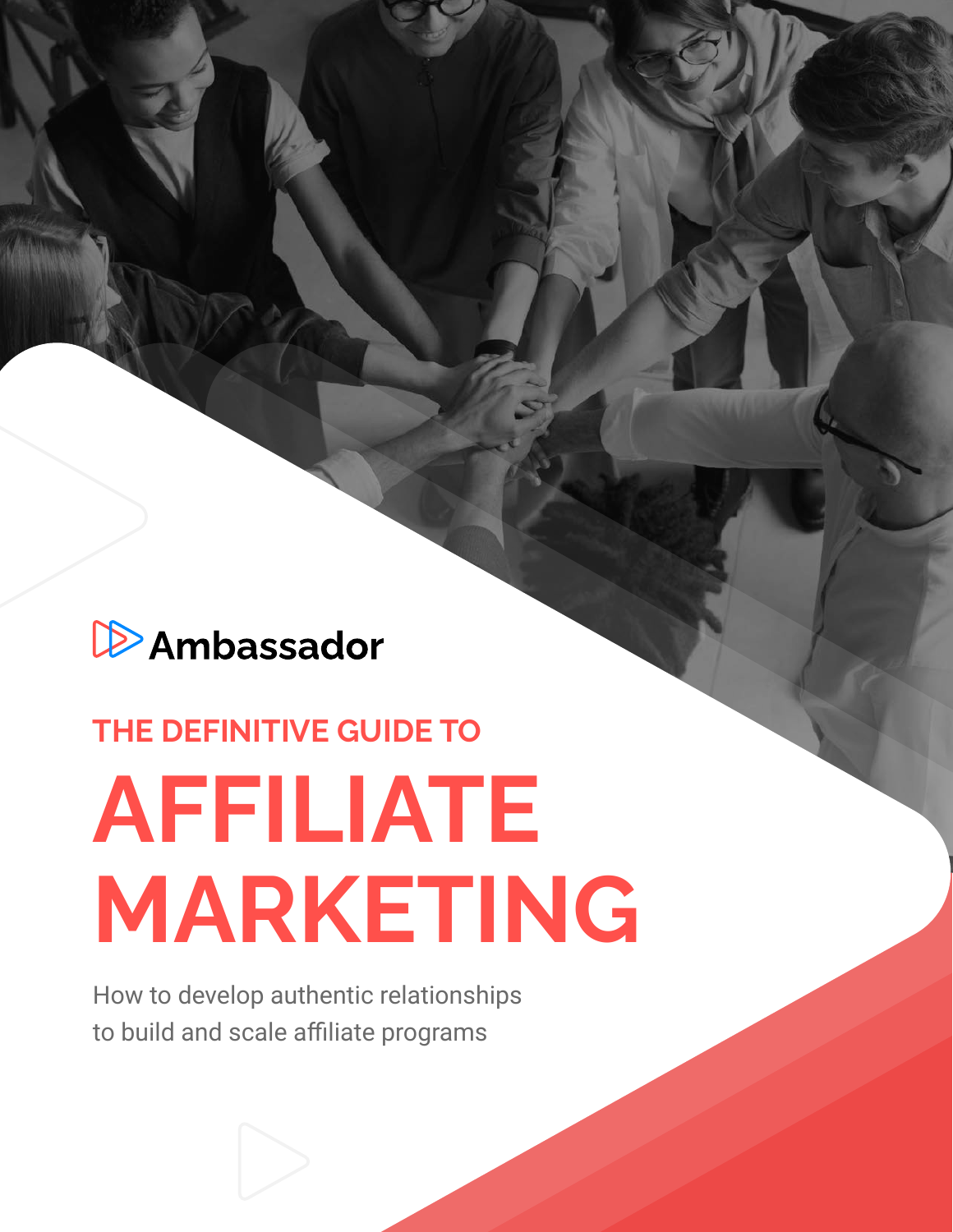When it comes to building out successful affiliate marketing programs, one of the trickiest elements is finding the right affiliates who value your product as much as you do.

Sure, you can sign up for an affiliate marketing network and almost instantly gain access to hundreds or thousands of affiliates. Once you upload content and assets, all you have to do is wait to see the results (which will likely be a marginal lift in traffic). It's fast, easy, and fairly predictable.

## **So what's the drawback?**

Your brand doesn't have direct control over those affiliate relationships: you aren't hand-picking your affiliates, and because you're renting your relationships, you're subject to fluctuations in contracts from the network or agency. Long story, short: You are acting as the middle-man.

Furthermore, the success (and cost) of campaigns run through affiliate networks is highly dependent on how much you are willing to pay an affiliate to display your content or ad.

## **So, what's a better way to approach affiliate marketing?**

#### **In this eBook, we'll cover:**

*01*

*02*

Developing authentic relationships with your affiliates

- Building an effective affiliate program
- *03*

Scaling with the right technology partner



For example, if you're an online swimwear boutique and are competing for ad space on an affiliate's fashion website against a larger retailer, like Nordstrom, chances are you're going to lose that battle. Most likely, Nordstrom's affiliate commission budget is higher than yours and if they are offering to pay affiliates 8% of sales that convert and you're offering only 5%; you can bet the affiliate is going to display Nordstrom's ad over yours.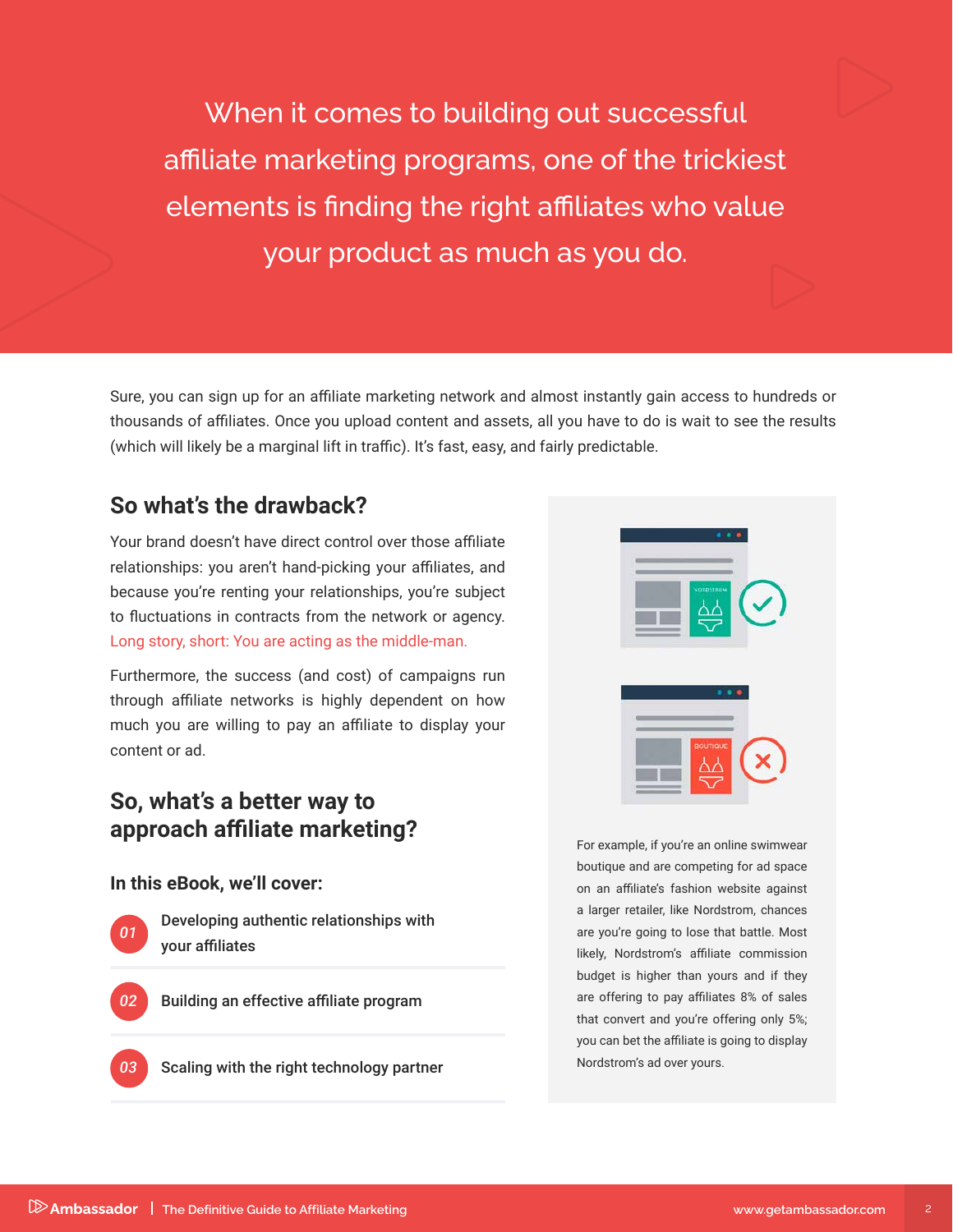## **Developing authentic relationships with your affiliates**

01

Traditionally, brands that leveraged affiliate marketing had to join a network to access affiliates. Attracting "affiliates" was an arduous process and, often, brands had to compete for "space" on an affiliate's blog or website. This led to many bidding wars and higher commission rates, which at the end of the day, would lower the brand's margins. Especially if your brand was newer to the market or less known than your competitor (who in turn, typically had deeper pockets).

Now while that process is still very much alive and kicking, it also leads us to how affiliate marketing has changed over the past decade. Today, more and more savvy marketers are taking ownership of affiliate marketing and are able to develop better working relationships.



While managing your own in-house affiliate network may take more work upfront, the affiliate partnerships created tend to be stronger, better for your business, and more au-thentic.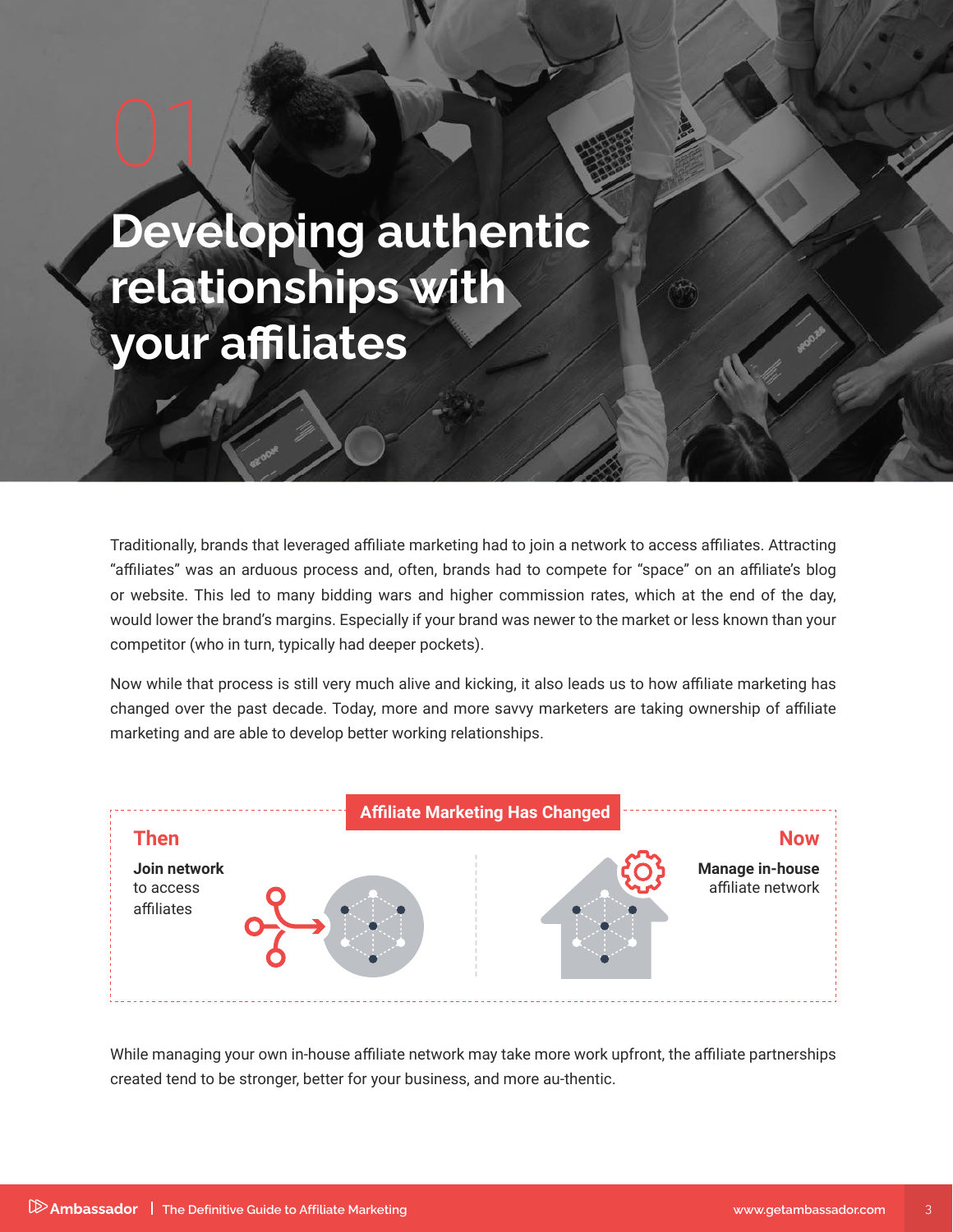## **Here are three key steps that can help you take a partnership approach to working with affiliates:**

#### **Seek out affiliates who connect strongly to your brand, its products, and values**

If you decide to create an organic affiliate program, it's time to start vetting potential affiliates. Seek out people who have an existing affinity for your brand  $-$  for instance, loyal customers who are already vocal about their love for you on social media or in product reviews on your website. The best affiliate content is created by affiliates themselves. By locating affiliates who are willing to serve as partners with a stake in your success, rather than just ad servers, you increase the likelihood of your campaign paying off with conversions and sales.

## **Get creative with your affiliate content, and encourage creativity among your affiliates**

Nowadays, affiliate content is more than just an Instagram post labeled #sponsored. Creative initiatives also include affiliates writing posts about your brand on their blog or website, featuring the affiliate on your own social media channels, or letting them do a takeover of your feeds for the day. When you attract your affiliate's audience directly to your own platforms, you gain potential customers, and affiliates are very likely to share content that features them and their brand. Both sides of the equation have a brand to enrich, and creative campaigns are a good way to let both affiliate and company take ownership of the content and encourage cross-pollination among their audiences.

## **Invest in your affiliates and be clear about terms, but don't necessarily pay them upfront**

Investing in your affiliates makes them feel valued and further incentivizes their participation. That said, unless you feel strongly that it will negatively impact your affiliate relationships, there is no reason that affiliates need to be paid upfront. This practice makes it too easy for affiliates to get paid, deliver a post, and then move on to the next brand that's willing to pay them. That's not really what you're looking for in an affiliate anyway. Instead, turn your focus to investing in affiliates who will view your brand as a genuine partner, and establish clear guidelines around payment schedules, number of times they will mention your product, what platforms they will employ, and other relevant expectations.

## **Now is the time that quality over quantity really matters.**

The shift towards this more personal approach delivered by affiliate marketing is driven by relationships built on connections, creativity, and transparency. When you equip your affiliates with the tools and motivation to succeed, they will deliver!



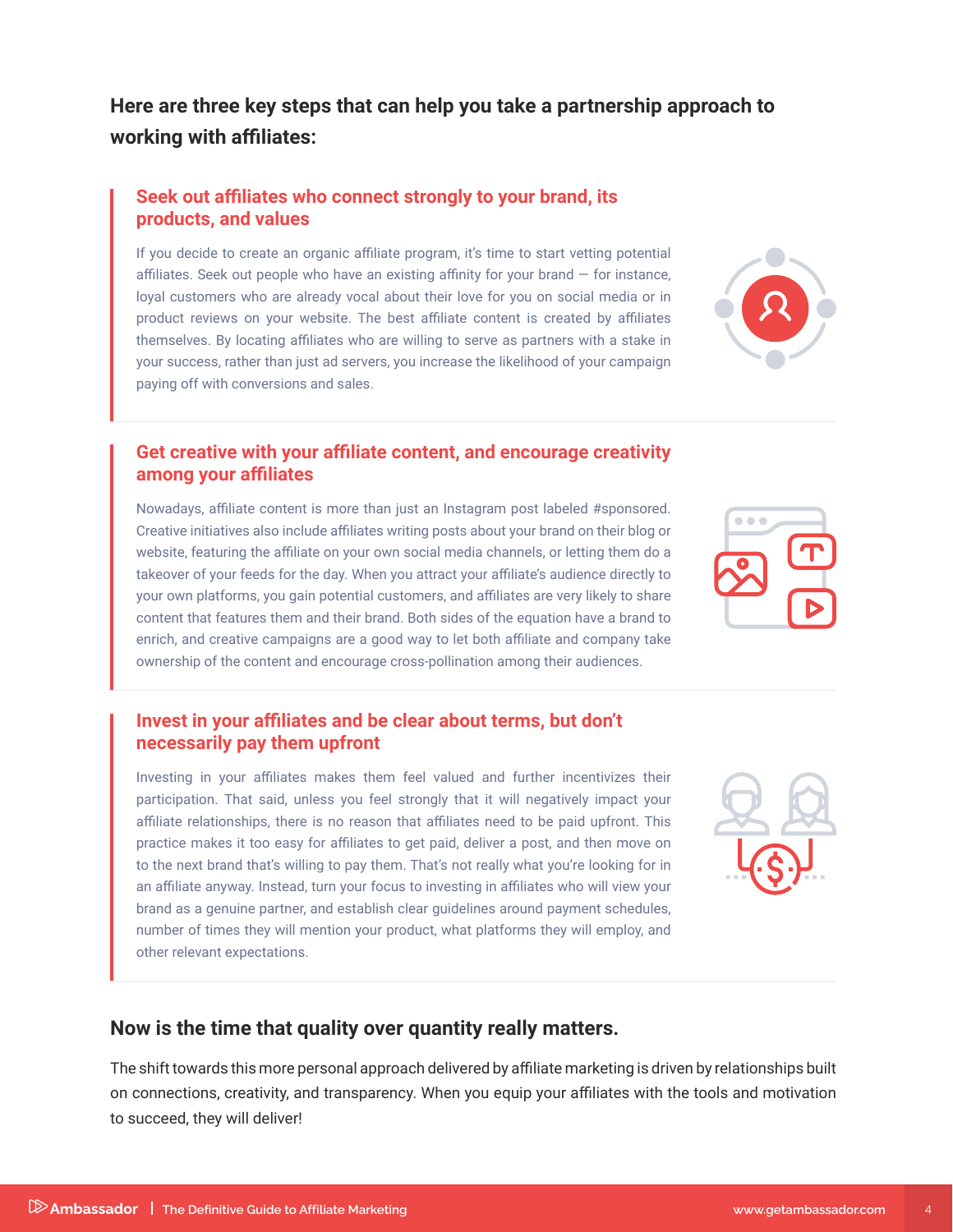**Building An Effective Affiliate Program** 02



. . . . .

Brands that leverage relationship building strategies typically have more affiliates in their programs that are aligned with business objectives, and can communicate the brand's story in a way that personifies that company's mission and ideals.



In fact, Amazon currently has over 900,000 worldwide members in its affiliate programs. More so, the Amazon Affiliate Program is used by over 1.2% of all websites on the internet. It's been proven that affiliate marketing can drive new customer growth for your business and use indirect advocates to make sales.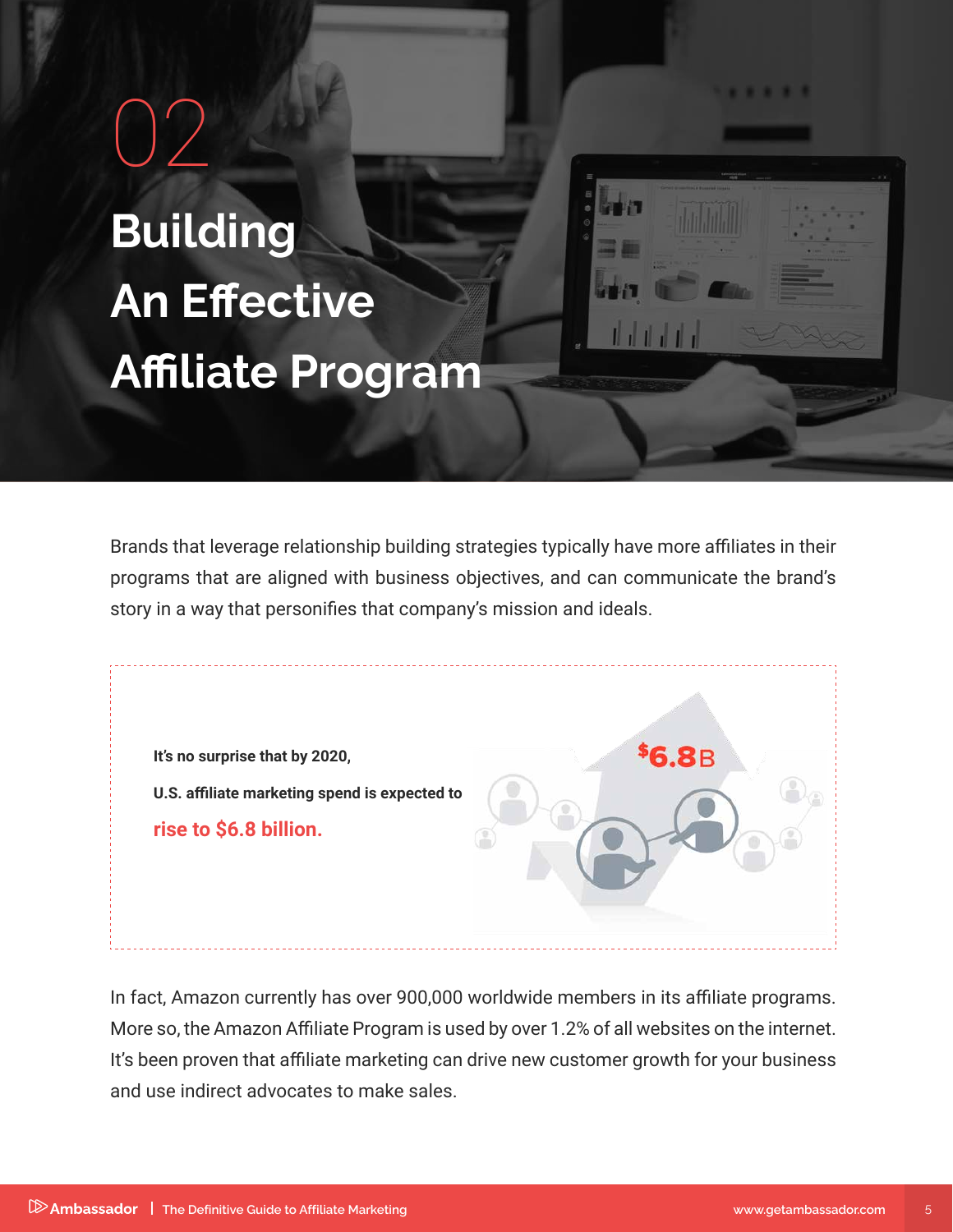Let's dive in. Here are **5 best practices** to run an effective affiliate marketing program.





## **01 Develop A Plan For Success**

Know the stakeholders in your company who can help execute on the program. While marketing likely will handle the content & collateral, you'll want to sync up with your tech team to add tracking codes to your website. Don't forget to circle up with finance as well, depending on how you plan to pay those commissions. If you're going to automate the process or scale an existing program, this is also when you want to start vetting technology vendors to find the right fit for you. The more prepared you are, the smoother and more successful your launch will be.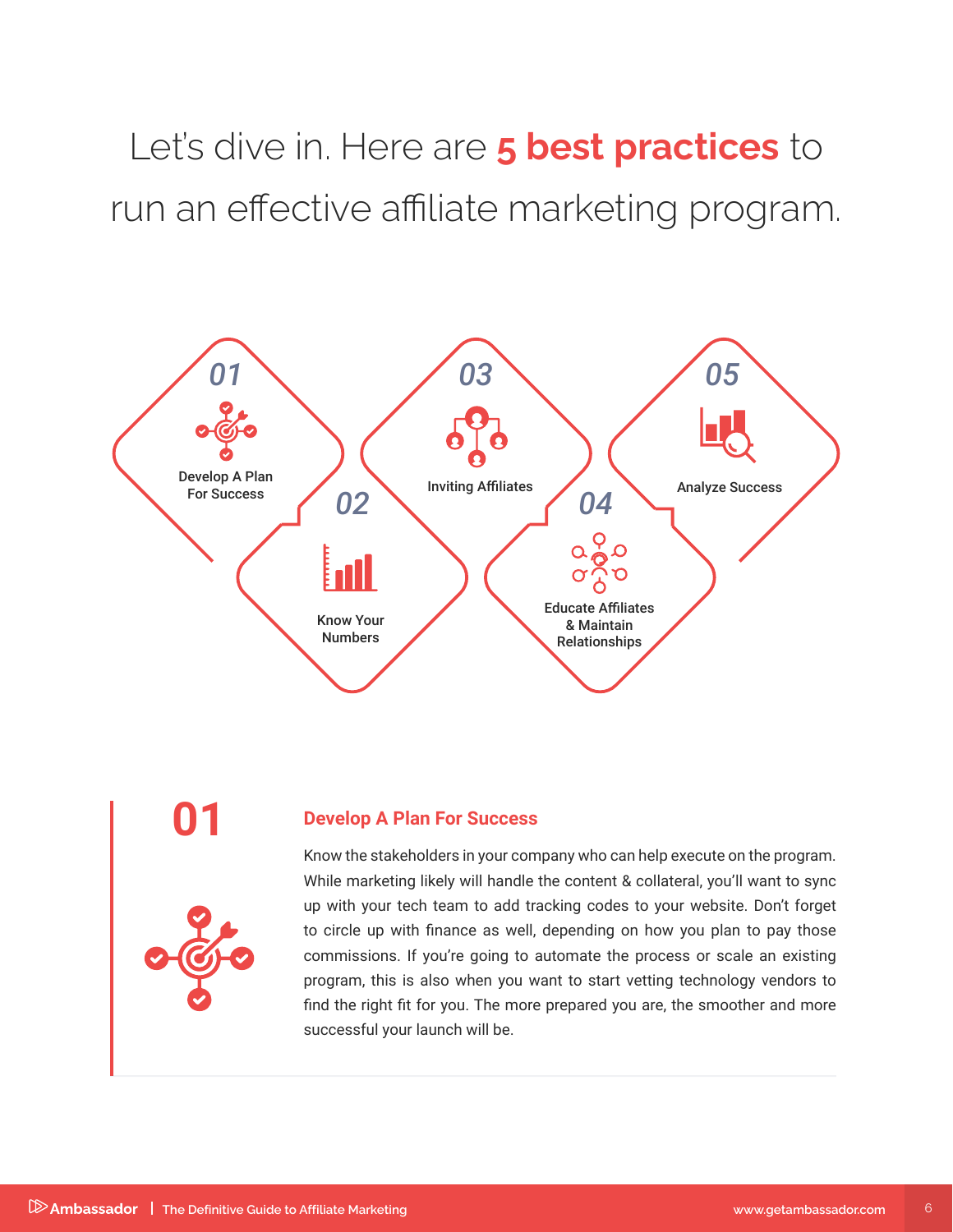## **02 Know Your Numbers**

Affiliate marketing is about driving positive and efficient ROI for your company. Know your average customer acquisition cost (across other marketing channels) along with the lifetime value of those customers. Armed with this knowledge, you can create an incentive(s) that affiliates will appreciate while leaving a healthy margin for your company.

Figuring out the incentive structure can be tough but start with the basics. Do you want to give a percentage of the total sale or do you want to give a specific monetary bonus for a single product or service? Not sure what will work best for you? Check out these case studies to see what worked for other companies.

## **Inviting Affiliates 03**

E

The next step in the process is deciding whether you want to launch an internetwide affiliate program, posting information that's publicly available on your website, or if you want to keep it more exclusive and reach out to specific influencers or thought leaders.

**Our expert take:** It's critical to curate, vet, and establish working relationships with the best and most relevant people to represent your products and/or services. As we mentioned before, a partnership approach lets your brand directly own the relationship with affiliates, rather than renting from a third-party network.

#### **04 Educate Affiliates & Maintain Relationships**

Whether you choose to maintain your affiliate program using spreadsheets and manual processes, or invest in affiliate marketing software to automate the program, the next stage in the process is to continually educate your affiliates about new product launches, updates and offers. Some of our most successful clients choose to do this through monthly webinars or email updates, and others work 1:1 with influential affiliates to go over product details and perks. Your affiliates are almost like an in-house sales team – giving them the opportunity to stay up-to-date on your offerings will increase sales.

## **Analyze Success 05**

Data doesn't do you a lot of good if you don't interpret it. Every month, set aside time to sit down and analyze which affiliates are bringing the most business, and how they are doing this. Would it make sense to offer affiliate bonuses, or are there similar brands or people that could be beneficial to engage to join your program? By understanding trends and wins, affiliate marketing can quickly become a growth factor in your overall strategy.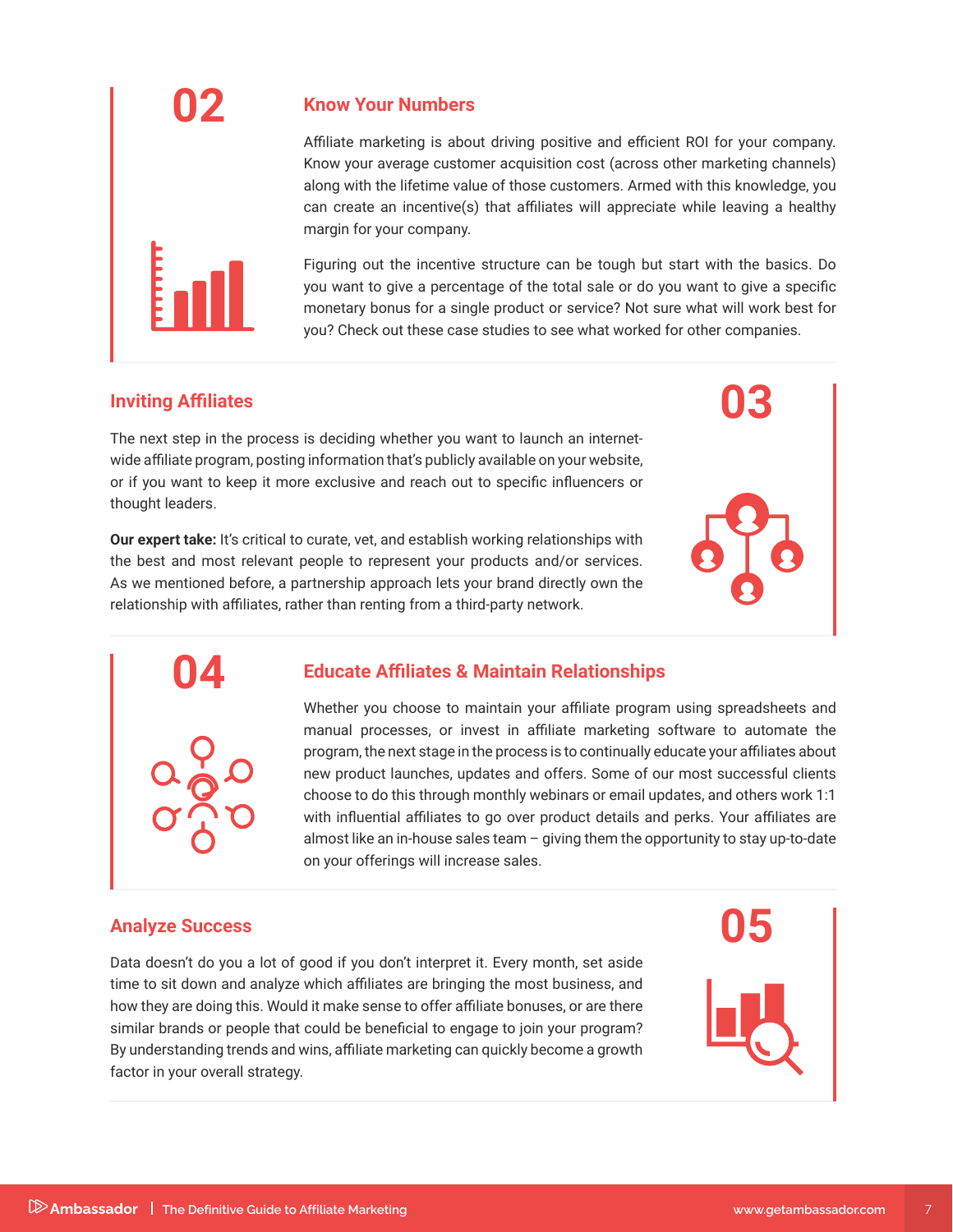## **Scaling With Technology**

03

In an age where marketing is increasingly driven by technology, most marketing leaders know that one of their most important responsibilities is evaluating, buying, and implementing the right marketing technologies and then building strategies around them.

## **And that rings true when it comes to scaling your affiliate marketing efforts.**

For affiliate marketing to consistently deliver truly exceptional results, it should be treated like any other high-value customer acquisition channel — investing in process and technology, and incorporating it into your overall marketing strategy.

The problem is that choosing the "right" affiliate tracking solution is easier said than done. With dozens of marketing channels and thousands of technologies to choose from, it's increasingly difficult to decide where to allocate your time and budget.

| Dozens of                 | Thousands of        | <b>Diffculty Allocating</b> |
|---------------------------|---------------------|-----------------------------|
| <b>Marketing Channels</b> | <b>Technologies</b> | <b>Time &amp; Budget</b>    |
|                           |                     |                             |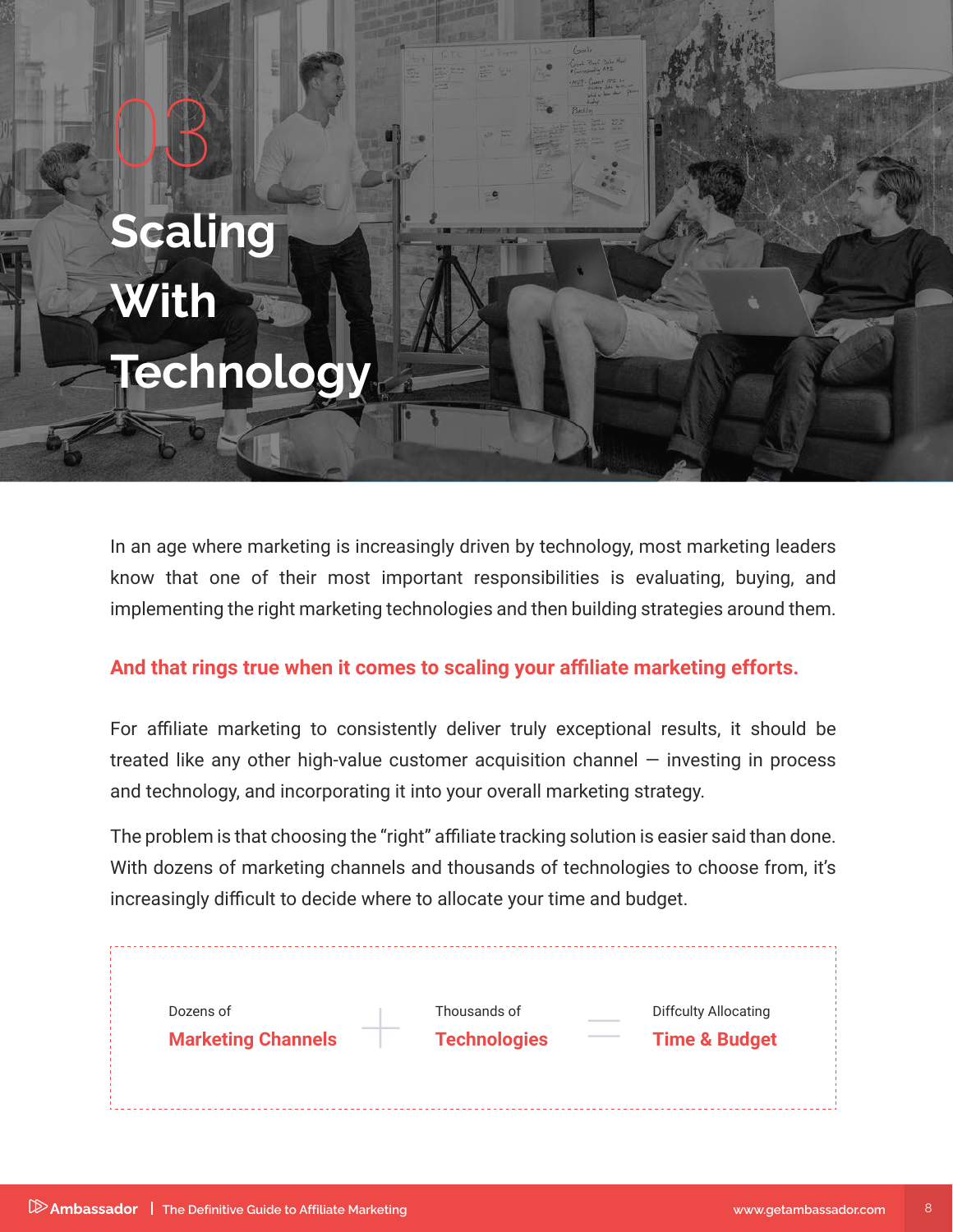And, if you're not careful, you can waste weeks evaluating vendors that may not be able to meet your needs. Worse yet, you might find yourself stuck in a contract with one of those vendors, which depletes precious resources without adding any business value.

## **Let's break down the "must-haves" when it comes to finding the perfect fit for your affiliate marketing needs:**

## *1* **Custom Registration**

The ability to own, brand, and customize the recruitment and registration experience for the affiliates you want and need while keeping true to your brand. Control who receives access, when they do, and to what aspects of your program.

## *2* **Affiliate Portal + Unique Share Links**

This feature is extremely important in order to proactively provide your affiliates with the assets, insights, and reporting they need to optimize engagement. This will also eliminate constant requests and streamline processes.

#### *3* **Enterprise Security & Fraud Detection**

In today's cyber world, you can never be too precautious. The platform you invest in should be able to provide complete control over terms and conditions while flagging any suspicious activity, and even ban affiliates. Especially for international brands that require GDPR compliance, your provider should be well-versed in rules and regulations.

#### *4* **Automated Cash Payouts**

The ability to deliver real-time, or scheduled, automated cash payouts to your affiliates is a feature your partners will appreciate — no more manual checks, excel files, or logging into multiple accounts or systems.

#### *5* **Tiered Rewards**

Want to pay out differently based on number of sales, revenue thresholds, or specific purchases? That shouldn't be a problem if your affiliate tracking solution can structure different payout models based on affiliate type, sales generated, or special promotions.

#### *6* **Multiple Campaigns**

In order to scale, you'll need the ability to tailor specific programs, and commissions, or revenue shares for each affiliate campaign or affiliate segment, while ensuring the lead, sale, and commission are continuing to be tracked.

Like most effective marketing tactics, affiliate marketing isn't a "set it and forget it" strategy. To achieve the biggest results, you need to be able to track affiliate activity, dive into the analytics, look at the reporting, make decisions based on intelligent information, and optimize based on that. If you're investing in an affiliate tracking platform that can't provide that, you're missing out on a huge piece of the puzzle.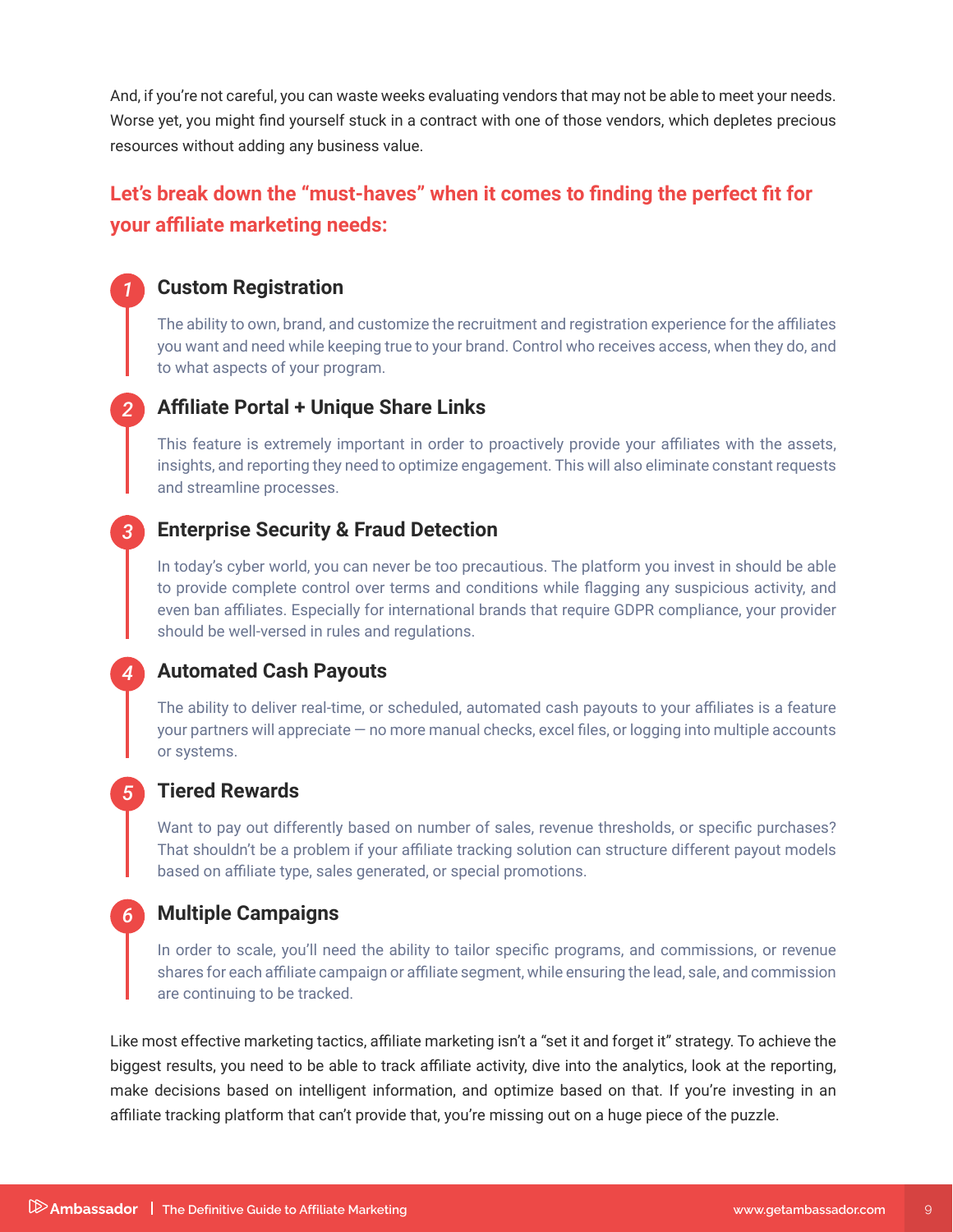## **CONCLUSIO**

## **The Power of Affiliate Marketing**

Using affiliate marketing at all stages of the buyer journey  $-$  from discovery to ongoing customer engagement is the key to successful program management.

The brands that understand the importance of developing long-term relationships with their affiliates are the ones that see the best results.

Once you establish authentic partnerships with members in your program that are aligned with business goals, you have the ability to grow your business with the right affiliates for your brand.

Follow the best practices outlined in this eBook and you'll be able to create an affiliate program capable of driving high quantities of qualified leads, new customers, and revenue.